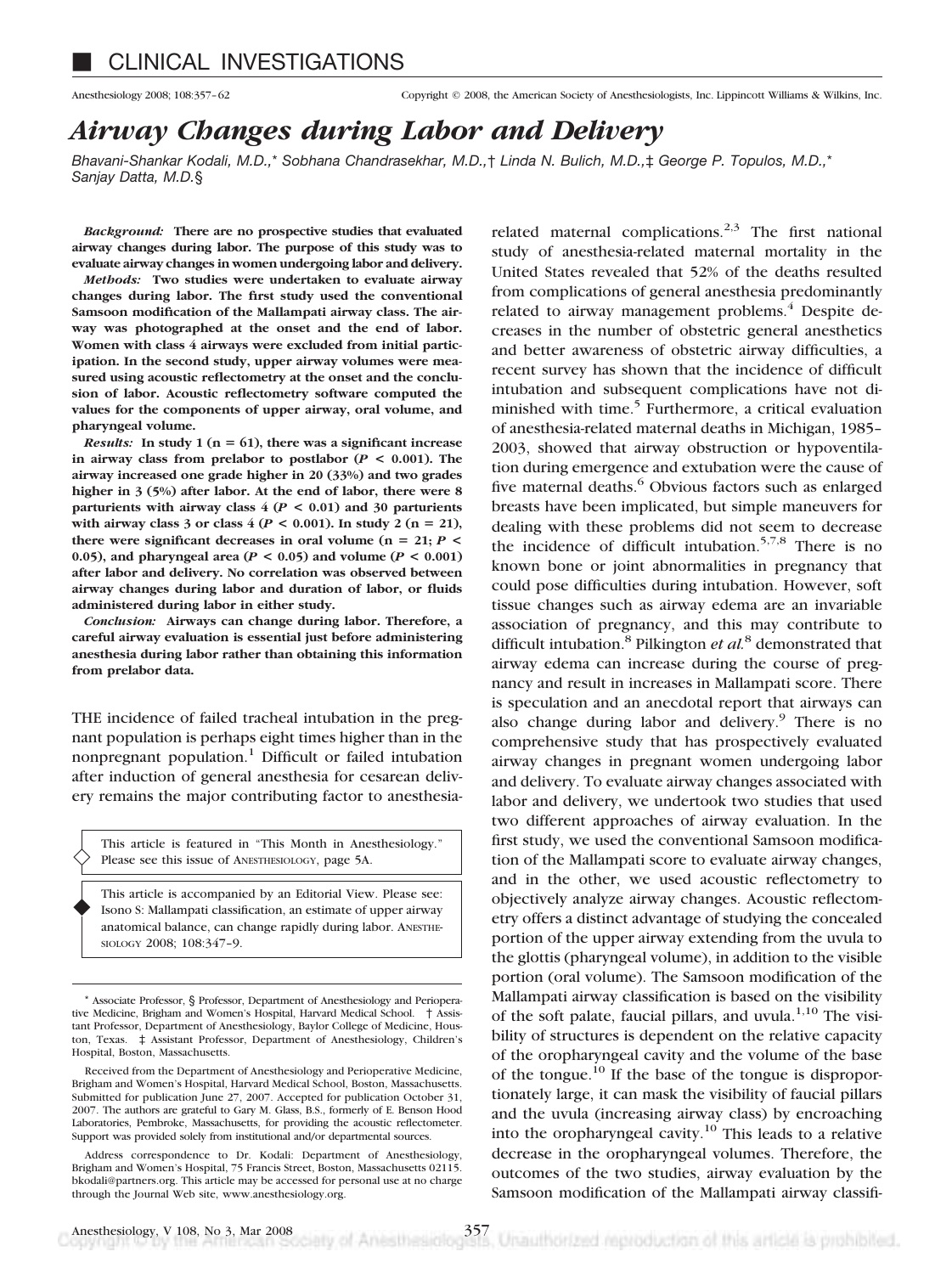cation and airway volume determinations by acoustic reflectometry, can complement each other in determining changes in the airway during labor.

# **Materials and Methods**

There are no previous studies to determine sample size. These studies were undertaken as exploratory feasibility studies to build an appropriately powered trial in the future. The studies were approved by the Partners Human Research Committee, Brigham and Women's Hospital, Boston, Massachusetts.

### *Study 1*

After obtaining written informed consent, we studied airway changes in 70 healthy pregnant women who were admitted to the labor and delivery suite (early active labor; cervical dilatation 2–3 cm). Initial airway examination was graded according to the Samsoon modification of the Mallampati classification. The parturients were trained to understand our perspective of airway evaluation so that they could open their mouth as wide as permissible without phonation. Women with a class 4 airway were omitted from enrollment because there is no further description of an airway class higher than 4 in visual airway classification. Airway photographs were obtained using a Polaroid Macro 5 SLR camera (Polaroid Corporation, Bedford, MA), with parturients in the sitting position. The head was in the neutral position, and the camera was held horizontal to the ground at the level of the uvula of the pregnant women. A unique feature of the camera enabled the distance from the camera lens to the uvula, or soft palate (if uvula was not visible), to be exactly 10 inches in all exposures. This was achieved *via* two red light beams from the camera that converged precisely at 10 inches from the lens, thus enabling us to obtain pictures without artifacts arising as a result of distance and angular variations. Airway photographs were also obtained at 20 min after the completion of stage 3 of labor, and at 36–48 h in the postpartum period in the sitting position. The photographs were given numerical coded numbers. A senior anesthesiologist, who was blinded to the origin of the photographs, analyzed and graded the airway into four classes (Samsoon modification of Mallampati airway class). Parturient characteristics, as well as labor and delivery variables, which included duration of stages of labor (stage  $1 =$ onset of uterine contractions to full cervical dilatation; stage  $2 = \text{full}$  cervical dilatation to delivery of the neonate; stage  $3 =$  delivery of the neonate to delivery of the placenta; total duration of labor includes stages 1, 2, and 3), fluids administered during labor, and type of labor analgesia, were recorded.

#### *Study 2*

After obtaining informed written consent, 28 healthy pregnant women who were admitted to the labor and delivery suite (early active labor; cervical dilatation 2–3 cm) were recruited into the study. Acoustic reflectometry was used to study length *versus* cross-sectional area map of the airway. The acoustic reflection device (E. Benson Hood Laboratories, Pembroke, MA) consists of two microphones, and one horn driver mounted on a 30-cm-long, 1.89-cm-ID wave tube.<sup>11</sup> The operating principle of the acoustic device is that sound pulses driven by a horn driver loudspeaker are transmitted through a tube into the airway. The reflectometer impulse, 2 ms in duration, is characterized by a flat spectral range from 0 to 5,000 kHz (low-pass filter) and is repeated at the rate of 5 pulses per second. Expansions and constrictions along the airway reflect incident sound (pressure) waves. Incident and reflected waves are recorded by microphones mounted within the tube. The amplitude and phase of the reflected sound are determined by the airway local area, whereas the timing of arrival of the reflected sound is a function of the distance the sound has traveled. Therefore, pressure–time relations are converted to cross-sectional areas–*versus*–length relations. The digital-to-analog and analog-to-digital converters and software of the device displayed acoustic waveforms on the computer screen as shown in figure 1. The software of the system also computes and displays values for oral volume, mean oral area, pharyngeal volume, mean pharyngeal area, and total airway volume. Other data it can provide include the distances of the uvula and glottis from the incisor teeth. The parturients, seated comfortably, breathed room air *via* a mouthpiece attached to the wave tube without phonation. The computer screen of the device displayed the processed acoustic waveforms. When steady waveforms were obtained, the waveforms were saved to compute airway variables (oral volume, pharyngeal volume, mean oral and pharyngeal areas). The airway acoustic reflection measurements were also made at 20 min after labor and delivery. Physical characteristics of women, and labor and delivery variables were recorded.

A precondition for both studies was to include only those pregnant women who had spontaneous vaginal delivery for data evaluation. Women who underwent cesarean delivery were omitted from the studies.

#### *Statistical Analysis*

Means, SDs, medians, and interquartile ranges are presented as descriptive statistics for both studies. In study 1, the Wilcoxon signed rank test was used to compare prelabor and postlabor airway class, and ordinal classifications taken on the same patient. For analyses of individual airway classes prelabor and postlabor, the McNemar test was used. The Wilcoxon rank sum test was used to determine whether a significant number of women in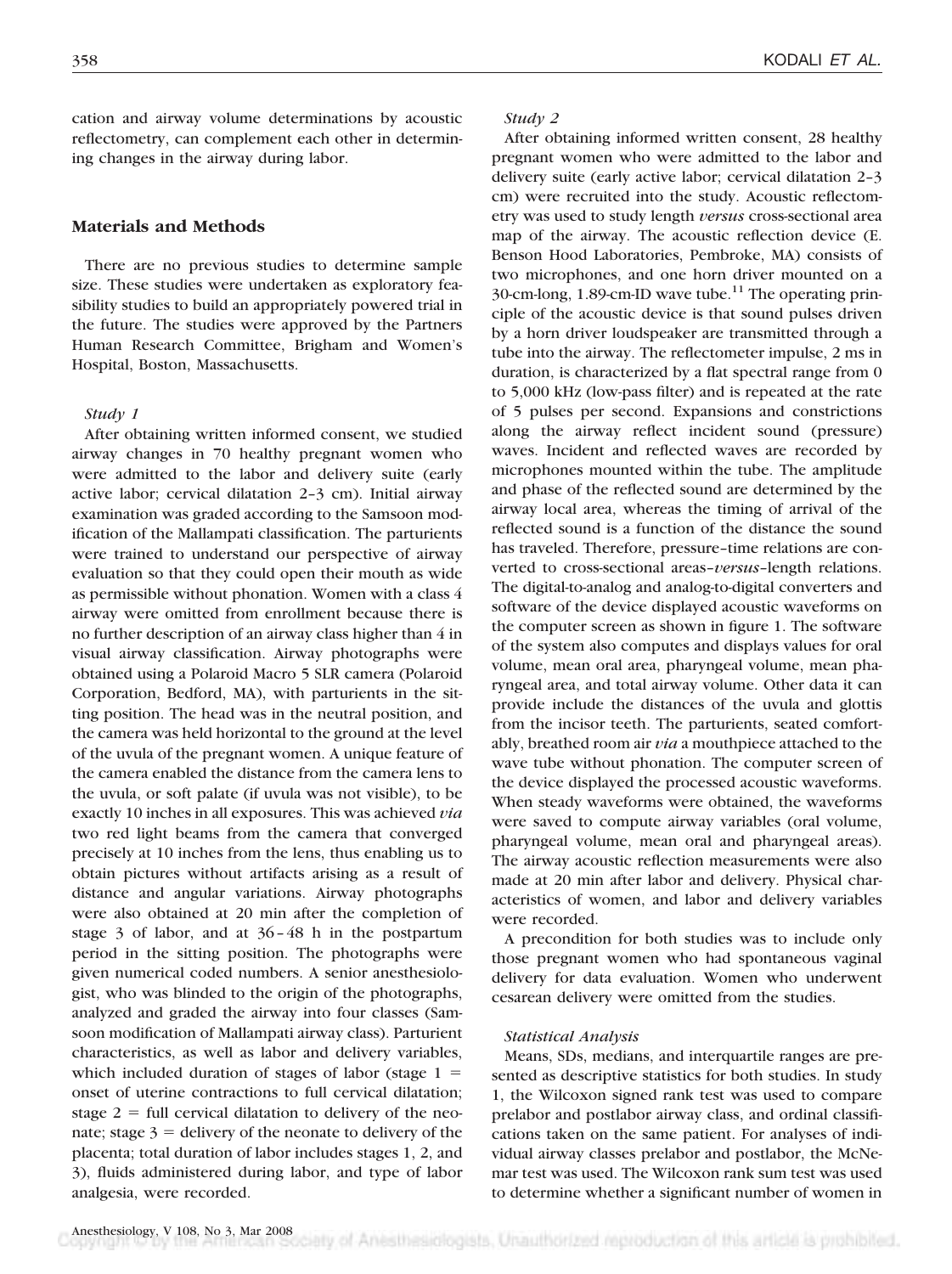

**Fig. 1. Acoustic reflectometry tracing showing various components of upper airway beginning from incisor teeth to glottis.**

the prelabor group progressed to class 4 airway at the conclusion of the labor. Spearman correlation analysis of the change in prelabor and postlabor airway class with weight at time of pregnancy, height, duration of labor, and intravenous fluids administered during labor were conducted.

In study 2, a paired *t* test was used to evaluate the statistical significance of differences between prelabor and postlabor acoustic reflectometry parameter values. The changes in prelabor and postlabor oral and pharyngeal volumes were correlated with weight at time of pregnancy, height, duration of stages of labor, and intravenous fluids administered during labor by Spearman correlation.

For all analyses, a *P* value less than 0.05 was considered statistically significant, and we used SAS version 9.1 software (SAS Institute Inc., Cary, NC) for all analyses.

# **Results**

In study 1, 70 women were recruited and 61 completed the study by way of spontaneous vaginal delivery. Nine parturients underwent cesarean delivery and hence were eliminated from the study analysis. Forty women opted for epidural analgesia for labor and delivery. Characteristics of the pregnant women are shown in table 1. Table 2 shows the distribution of the Samsoon modification of the Mallampati airway prelabor and postlabor.

Wilcoxon signed rank test revealed a significant change in airway class between prelabor and postlabor airway data. The results were significant  $(P \le 0.001)$ , with each of the 23 subjects who exhibited a difference moving to a higher class. The airway increased by one grade higher in 20 parturients (33%) and two grades higher in 3 parturients (5%) by the end of labor as compared with that in early labor. There were eight parturients in the prelabor group who progressed to class 4 airways at the end of labor compared with those who did not (Wilcoxon rank sum test,  $P \le 0.01$ ). There were 30 parturients with airway class 3 or 4 in the postlabor group compared with 17 in the prelabor group (McNemar test,  $P < 0.001$ ). Figure 2 shows airway pictures before (class 1 airway) and after labor (class 3 airway). Labor and delivery variables are shown in table 3. There was no significant correlation of changes in airway class with weight, height, duration of various stages of labor, or fluid administered during labor (table 4). Nineteen of the 23 patients (82%) who had a worsened airway class with labor reverted to admission grade within 36–48 h postpartum.

In study 2, 28 parturients participated in the study for initial evaluation and 21 women completed the postlabor/delivery study after spontaneous vaginal delivery. The remaining had cesarean delivery and therefore were excluded from the study. Twenty women received epidural analgesia. There was a significant decrease in oral volume ( $P \le 0.05$ ), pharyngeal volume ( $P \le 0.001$ ), and

**Table 1. Patient Characteristics in Studies 1 and 2**

|         | Age, yr   | Height, cm | Weight, kg  | Gravida  | Para      | Gestation, wk | Cervical Dilatation at First Measurement, cm |
|---------|-----------|------------|-------------|----------|-----------|---------------|----------------------------------------------|
| Study 1 | 31.1(4.9) | 162 (7.0)  | 79.0 (12.3) | 2.6(1.3) | 1.4 (1.1) | 38.6(1.0)     | 2.4(0.5)                                     |
| Study 2 | 32.0(4.6) | 160 (4.5)  | 79.3 (15.0) | 2.7(1.4) | 1.3(1.0)  | 38.9(1.1)     | 2.4(0.5)                                     |

Data are presented as mean (SD).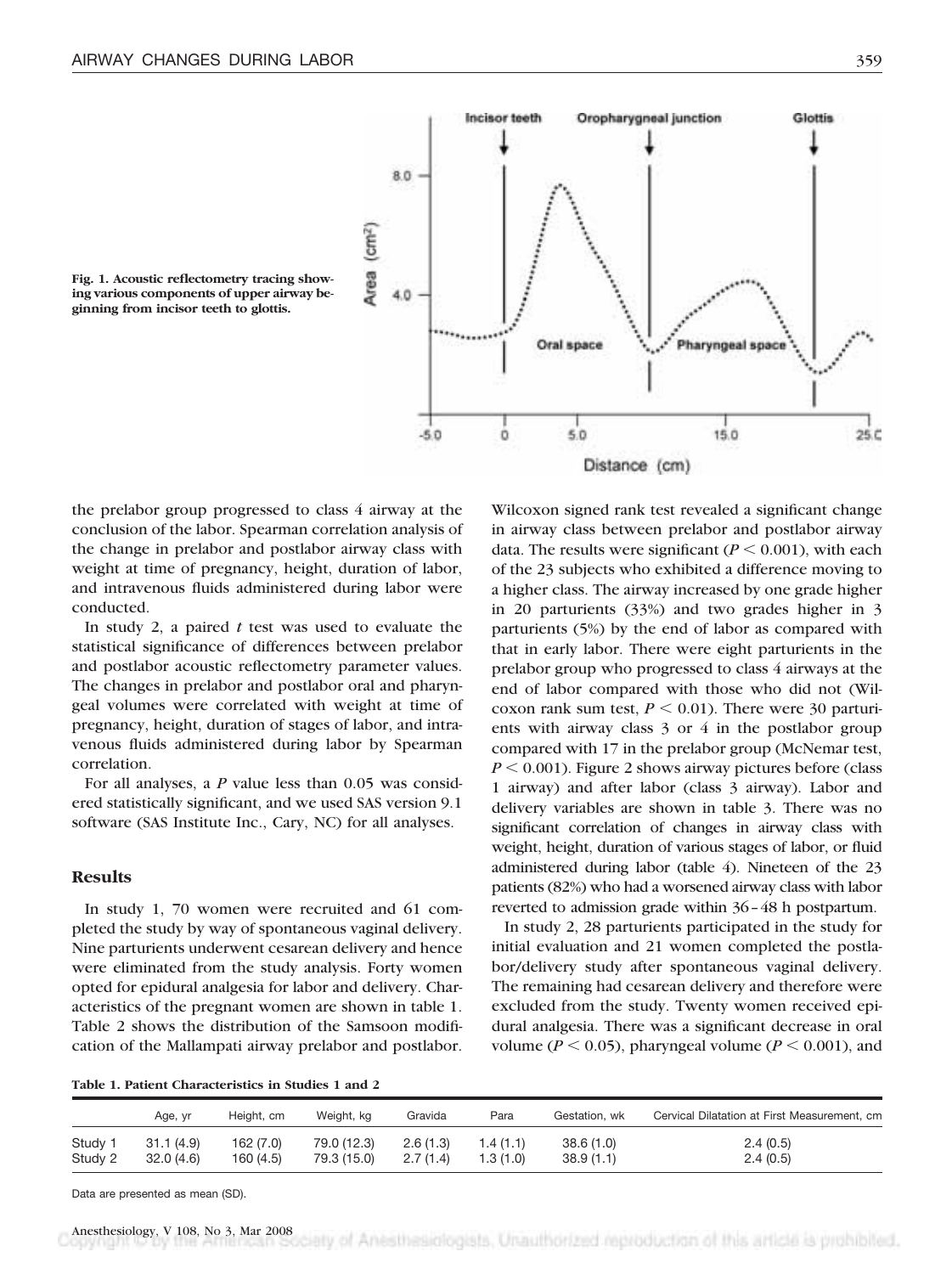| Table 2. Influence of Labor on Airway Class Distribution |
|----------------------------------------------------------|
| Evaluated Using the Samsoon Modification of Mallampati   |
| Class in Study 1                                         |

|                       |    | Postlabor Airway Class |    |    |  |  |
|-----------------------|----|------------------------|----|----|--|--|
| Prelabor Airway Class |    |                        | З  |    |  |  |
|                       | 9  |                        |    |    |  |  |
| 2                     | 35 | 23                     | 10 |    |  |  |
| 3                     |    |                        | 11 | ิค |  |  |
| $\overline{4}$        |    |                        |    |    |  |  |
| Total                 |    |                        | 22 |    |  |  |

Significant change in airway class between prelabor and postlabor  $(P <$ 0.001). There is significant increase in class 3 and 4 airways (30) at the end of labor compared with prelabor  $(17)$   $(P < 0.001)$ .

mean pharyngeal area  $(P < 0.05)$  after labor and delivery as compared with prelabor values in 21 parturients who completed the study (table 5). A scatter plot of individual pharyngeal volumes before and after labor is presented with an identity line (fig. 3). There was no significant correlation between decreases in oral and pharyngeal



**Fig. 2. Airway pictures prelabor (Samsoon modification of Mallampati class 1 airway;** *A***) and postlabor (Samsoon modification of Mallampati class 3 airway;** *B***).**

## **Discussion**

Airway changes have been observed during the course of pregnancy. There is an increase in the number of the Samsoon modification of the Mallampati class 4 by 34% at 38 weeks of gestation from those at 12 weeks of gestation.<sup>8</sup> The underlying cause for this change is attributed to fluid retention that occurs with pregnancy.8 Our studies show that labor and delivery are also associated with further airway changes, thus confirming previous anecdotal observations.<sup>9</sup> Study 1 used the standard airway evaluation criteria that are currently in daily practice. Although pregnant women with a class 4 airway at the beginning of the study were excluded, there were 8 women with a class 4 airway at the conclusion of the study. Fifty percent of women (30) at the conclusion of labor had a class 3 or class 4 airway. The relation between increasing airway classification and relative ease or difficulty at intubation in term pregnant women undergoing cesarean delivery during general anesthesia was studied by Rocke *et al.*<sup>12</sup> The relative risk of encountering difficult intubation in pregnant women with a class 3 airway was 7.58 times more compared with parturients with a class 1 airway during general anesthesia. This relative risk increased to 11.3 in pregnant women with a class 4 airway. This suggests that a change in airway class from 2 to 4 in parturients is associated with enhanced relative risk of encountering difficult intubation from 3.23 to 11.3. Therefore, women undergoing labor may be at increased risk of difficult intubation, particularly if labor is associated with airway changes. Hence, it is prudent to reevaluate the airway in women in labor presenting for cesarean delivery just before commencement of the anesthetic, rather than obtaining the information from the prelabor evaluation data sheet. Although the majority of cesarean deliveries may be performed during regional anesthesia, general anesthesia cannot altogether be avoided. It may be needed in emergent circumstances with no or inadequate regional anesthesia. Increases in airway class by one grade can increase the relative risk of difficult intubation, particularly in the presence of other coexisting factors. The factors that are likely to increase the risk of difficult intubation are short neck, receding mandible, protruding maxillary incisors, and morbid obesity.<sup>12,13</sup> In the presence of these factors, changes in airway class during labor can potentially increase the cumulative risk of encountering difficulties in securing the airway at induction of general anesthesia and may necessitate implementation of backup airway management strategies.

We understand that there are some limitations of study 1. There is always a subjective error on the part of the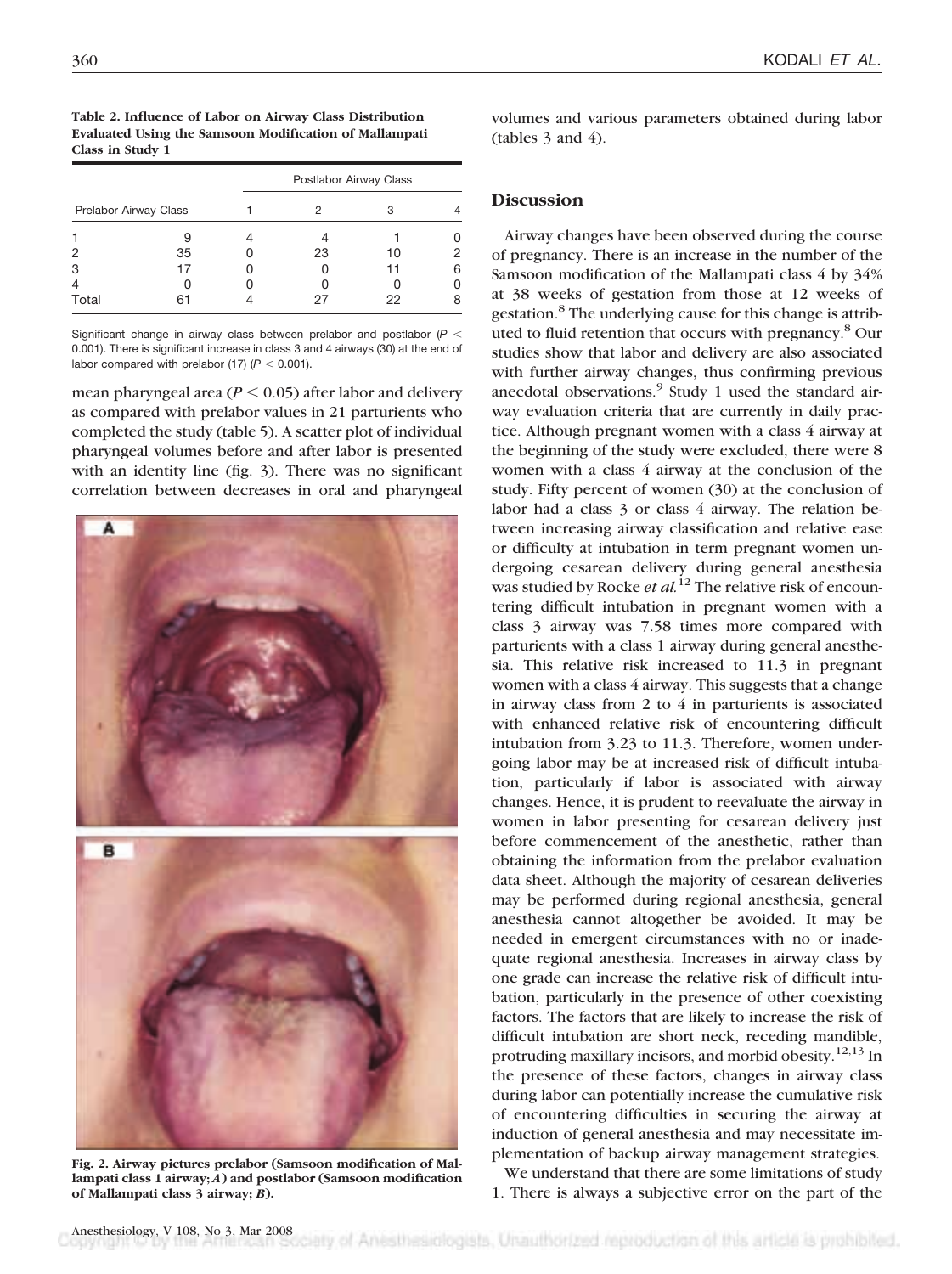|         | Fluids           | Time Interval    | First      | Second     | Third      | Total       |
|---------|------------------|------------------|------------|------------|------------|-------------|
|         | Administered     | between          | Stage of   | Stage of   | Stage of   | Duration of |
|         | During Labor, ml | Evaluations, min | Labor, min | Labor, min | Labor, min | Labor, min  |
| Study 1 | 2,300 (1,100)    | 420 (390)        | 570 (360)  | 75 (90)    | 11 (8)     | 668 (379)   |
| Study 2 | 2,500 (900)      | 480 (215)        | 660 (240)  | 45 (65)    | 7 (6)      | 698 (390)   |

**Table 3. Median (IQR) for Labor and Delivery Variables in Studies 1 and 2**

 $IOR = interquartile range.$ 

parturients in opening their mouth for airway evaluation. To obviate this, we trained each subject beforehand to open the mouth as wide as possible without phonation. To minimize evaluator errors, all photographs were taken with the camera lens at 10 inches from the uvula, or the most distant visible portion of the palate if the uvula was not visualized. The angulation errors were also minimized by ensuring that the parturient was seated upright with head in the neutral position and the camera held such that the lens axis was parallel to the ground. The photographs were evaluated by an anesthesiologist not involved in the study to eliminate the evaluator's bias of airway evaluation. However, the study personnel obtaining the airway evaluation pictures knew whether the pregnant woman was in the prelabor or postlabor period. This was unavoidable because of the location of these parturients in the labor and delivery floor or postpartum floor in the hospital.

Because of inherent unavoidable limitations of study 1, we studied airway changes using an altogether different approach to airway analysis. Acoustic reflectometry is a noninvasive test that produces a length–*versus*–crosssectional area map of the airway.<sup>11</sup> A unique advantage of this measurement is that it can also measure pharyngeal volume (fig. 1). Upper airway (airway volume) has two components: an oral component and a pharyngeal component. The oral component is the one normally assessed using Mallampati classification. The pharyngeal volume is concealed and not evaluated in clinical practice. An airway volume less than 40.2 ml has been shown to be associated with diminished ability to view glottis openings in nonpregnant subjects undergoing general anesthesia and intubation. $11$  In addition, acoustic reflectometry has been shown to accurately predict complete inability to ventilate a patient *via* a mask. However, it did not predict the absolute inability to intubate a patient.<sup>14</sup> Acoustic reflectometry airway volumes have been found to match computed tomography measured airway volumes.<sup>15</sup> Hence, it is a reasonable noninvasive method to evaluate airway changes during labor and delivery. Our results in study 2 showed that there is a significant decrease in oral airway volume, which is in accord with the Samsoon modification of the Mallampati airway class changes in study 1. However, in addition, the pharyngeal volumes and mean pharyngeal area also decreased significantly after labor and delivery. We do not know whether these decreases in the volume of the pharyngeal portion of the airway would contribute to difficult intubation, because none of the pregnant women enrolled in the study had general anesthesia. There are also no data demonstrating the relation between pharyngeal volume and intubation difficulties. However, it is conceivable that decreasing pharyngeal volumes could potentially pose an impediment to intubation. This belief is supported by the case reports of difficult intubation in cases of pharyngolaryngeal edema consequent to pregnancy-induced hypertension, fluid overload in conjunction with the antidiuretic properties of oxytocin, and prolonged strenuous beardown efforts.<sup>16-21</sup> Our finding of decreased pharyngeal volume after labor assumes great importance in parturients who may have class 4 airways at the beginning of labor. These women must be examined carefully for any other associated factors that may contribute to difficult intubation to minimize surprises of encountering a difficult airway at intubation. Furthermore, it is also likely that variations in pharyngeal volume changes from parturient to parturient could be responsible for decreased predictability

**Table 4. Correlation Analysis of Change in Prelabor and Postlabor Measurements with Weight, Height, Duration of Labor, and Fluids for Study 1 (n = 61) and Study 2 (n = 21)** 

|                   |                                                             | Study 2 Change in Airway Volume $\rho^*$ (P Value) |                     |  |
|-------------------|-------------------------------------------------------------|----------------------------------------------------|---------------------|--|
| Variable          | Study 1 Change in Airway<br>Class $\rho^*$ (P Value) Airway | Oral Volume                                        | Pharyngeal Volume   |  |
| Weight            | $-0.16 \approx 0.2$                                         | $-0.41$ ( $< 0.06$ )                               | $-0.24$ ( $<$ 0.3)  |  |
| Height            | $0.05 \, (< 0.7)$                                           | $-0.08$ ( $<$ 0.7)                                 | $-0.03$ ( $<$ 0.9)  |  |
| <b>Fluids</b>     | $0.06 \, (< 0.6)$                                           | $0.03 \,(< 0.9)$                                   | $0.08 \, (< 0.4)$   |  |
| Duration of labor |                                                             |                                                    |                     |  |
| First stage       | 0.01 (< 0.9)                                                | 0.01 (< 0.9)                                       | $0.01 \,(< \, 0.9)$ |  |
| Second stage      | $0.09 \, (< 0.5)$                                           | 0.08 (< 0.7)                                       | $0.40$ ( $<$ 0.07)  |  |
| Third stage       | $-0.05$ ( $<$ 0.7)                                          | $0.15 \, (< 0.5)$                                  | $0.09$ ( $< 0.7$ )  |  |

 $*$  Rho ( $\rho$ ) is the Spearman correlation coefficient.